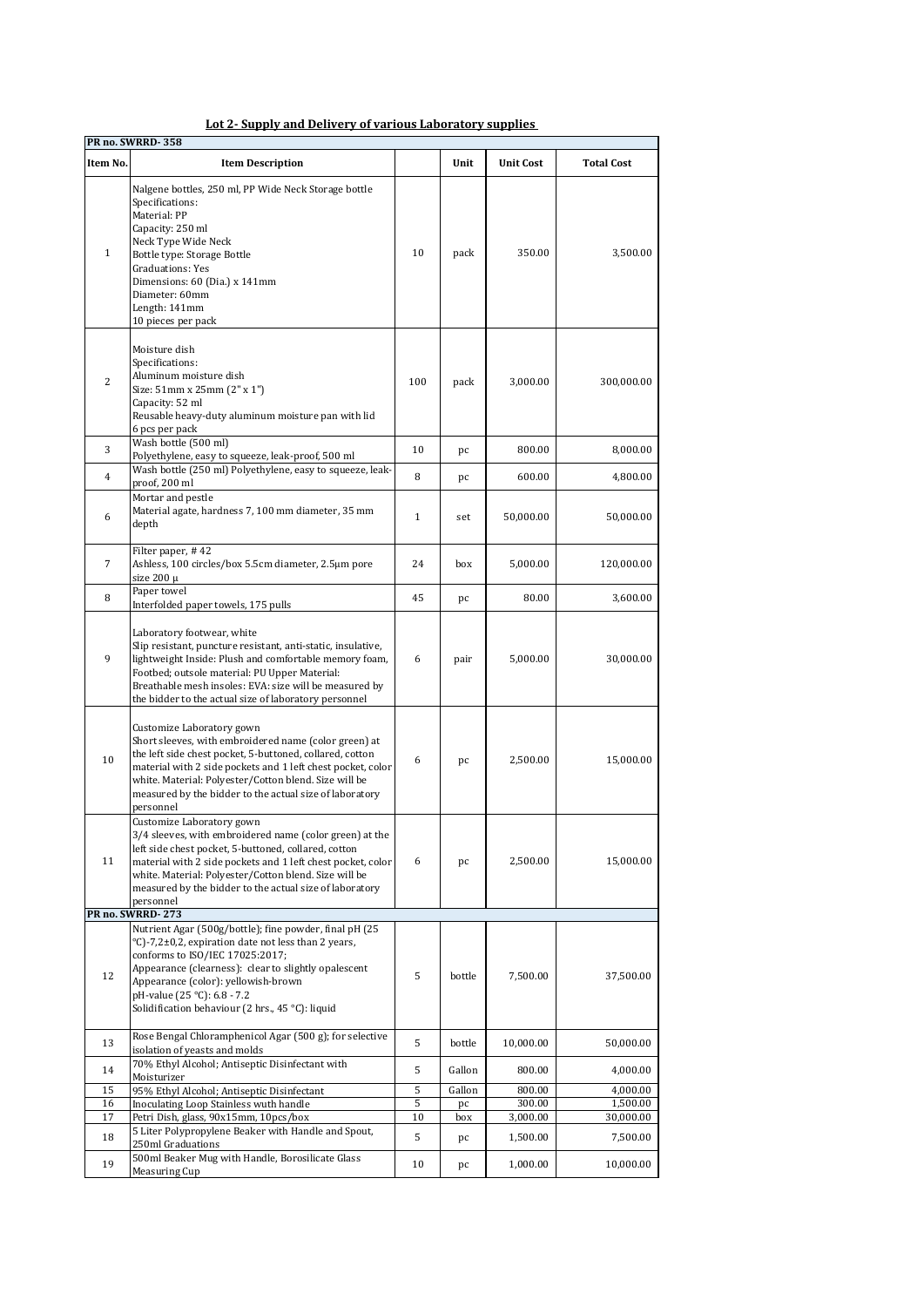| 20       | Glass Stirring Rod/Stir Stick with Both Round Ends 12<br>Inch Long 7 mm Diameter                                                                                                                                                                                                                                                                                      | 20                  | pc          | 1,000.00            | 20,000.00              |
|----------|-----------------------------------------------------------------------------------------------------------------------------------------------------------------------------------------------------------------------------------------------------------------------------------------------------------------------------------------------------------------------|---------------------|-------------|---------------------|------------------------|
| 21       | Micropipette 5mL (1000-5000µL) Mechanical<br>Autoclavable Pipette, Single Channel Adjustable volume                                                                                                                                                                                                                                                                   | 4                   | pc          | 9,000.00            | 36,000.00              |
| 22       | Micropipette 10 mL (2-10 mL) Mechanical Autoclavable<br>Pipette, Single Channel Adjustable volume                                                                                                                                                                                                                                                                     | 4                   | pc          | 9,000.00            | 36,000.00              |
| 23       | Test tube rack; stainless; 1.5x1.5mm; 50 holes                                                                                                                                                                                                                                                                                                                        | 10                  | pc          | 1,000.00            | 10,000.00              |
| 24       | Test tube rack, stainless, 2.5x2.5mm, 40 holes                                                                                                                                                                                                                                                                                                                        | 15                  | pc          | 1,000.00            | 15,000.00              |
| 25       | Nitrile gloves, powder free, 100's/box Small                                                                                                                                                                                                                                                                                                                          | 10                  | box         | 500.00              | 5,000.00               |
| 26<br>27 | Nitrile gloves, powder free, 100's/box medium<br>Nitrile gloves, powder free, 100's/box Large                                                                                                                                                                                                                                                                         | 10<br>8             | box<br>box  | 500.00<br>500.00    | 5,000.00<br>4,000.00   |
| 28       | N95 mask. 30 pcs/ pack- FDA Approved                                                                                                                                                                                                                                                                                                                                  | 5                   | pack        | 3,000.00            | 15,000.00              |
| 29       | Face Masks 3 ply w/ earloops (disposable non woven)                                                                                                                                                                                                                                                                                                                   | 20                  |             | 200.00              | 4,000.00               |
|          | 50's/box                                                                                                                                                                                                                                                                                                                                                              |                     | box         |                     |                        |
| 30       | Interfolded Tissue Paper, 135 sheets                                                                                                                                                                                                                                                                                                                                  | 50                  | pack        | 80.00               | 4,000.00               |
| 31       | Liquid detergent, phospate free, antibacterial, 4 liters                                                                                                                                                                                                                                                                                                              | 5                   | gal         | 1,500.00            | 7,500.00               |
| 32       | Shelf trolley plastic with tray shelves, Number of bases: 3;<br>Height: 72cm Length: 70x44cm                                                                                                                                                                                                                                                                          | 2                   | pc          | 2,000.00            | 4,000.00               |
| 33       | Shelf trolley plastic with tray shelves, Number of bases: 2;<br>Height: 72cm Length: 70x44cm                                                                                                                                                                                                                                                                          | 2                   | pc          | 2,000.00            | 4,000.00               |
|          | PR no. SWRRD-187                                                                                                                                                                                                                                                                                                                                                      |                     |             |                     |                        |
| 34       | Filter Paper, 42 ashless 125 mn diameter, 100 circles                                                                                                                                                                                                                                                                                                                 | 11                  | box         | 5,000.00            | 55,000.00              |
| 35       | SR Meter InstrumentSoil Moisture Monitor Tensiometer                                                                                                                                                                                                                                                                                                                  | 2                   | unit        | 6,000.00            | 12,000.00              |
| 36       | Soil Hygrometer Thermometer Moisture and Sunlight                                                                                                                                                                                                                                                                                                                     | 3                   | unit        | 600.00              | 1,800.00               |
| 37       | Probe<br>Waste Water Coliform Microbe-SM 9221.<br>One<br>lyophilized quantitative sample to be analyzed for Total,<br>Fecal and E. coli coliforms. Use with SM 9221 or<br>equivalent multiple tube fermentation methods.<br>Analytes: Total Coliform (MPN-Multiple Tube), Fecal<br>Coliform (MPN-Multiple Tube), E.coli (MPN-Multiple<br>Tube                         | $\mathbf{1}$        | pc          | 13,800.00           | 13,800.00              |
| 38       | WS Heterotrophic Plate Count PT Standard Each<br>sample is 1 lyophilized standard containing a<br>heterotrophic bacteria present in the range 5-500<br>CFU/ML or MPN/ML. for use with the standard methods<br>925 B-Pour Plate method and MPN Method (Simplate)<br>Heterothrophic Plate Count (MF,PP): 5-500 CFU/ml;<br>Heterotrophic Plate Count (MPN): 5-500 MPN ml | $\mathbf{1}$        | pc          | 16,910.00           | 16,910.00              |
|          | PR no. SWRRD-189                                                                                                                                                                                                                                                                                                                                                      |                     |             |                     |                        |
| 39       | interfolded paper towel, 1 ply of 100% virgin pulp fibers,<br>175 sheets, no artificial whiteners and toxic chemicals,<br>unscented                                                                                                                                                                                                                                   | 90                  | pack        | 80.00               | 7,200.00               |
| 40       | liquid bleach with detergent, thick, 900 ml /bot                                                                                                                                                                                                                                                                                                                      | 20                  | box         | 120.00              | 2,400.00               |
|          | Dishwashing liquid concentrate, antibacterial,                                                                                                                                                                                                                                                                                                                        |                     |             |                     |                        |
| 41       | lemon/calamansi scent, 1 gallon/bot                                                                                                                                                                                                                                                                                                                                   | 32                  | gal         | 250.00              | 8,000.00               |
| 42       | germicidal soap, 130 grams, white/beige color                                                                                                                                                                                                                                                                                                                         | 20                  | pс          | 80.00               | 1,600.00               |
| 43       | liquid antibacterial hand soap, lemon fresh scent, with<br>dispensing pump, 225 ml                                                                                                                                                                                                                                                                                    | 10                  | pc          | 200.00              | 2,000.00               |
| 44       | Heavy Duty Scrub Sponge Regular 150mm x 95mm x<br>30mm                                                                                                                                                                                                                                                                                                                | 10                  | pack        | 200.00              | 2,000.00               |
| 45       | Liquid disinfectant concentrate, kills 99% odor-causing<br>bacteria and viruses, eliminates odor, dirt and grime, 1<br>gallon/bot                                                                                                                                                                                                                                     | 10                  | bot         | 2,000.00            | 20,000.00              |
| 46       | isopropyl/ethyl alcohol with moisturizer, 70%, for<br>laboratory use, 1 gal/bot                                                                                                                                                                                                                                                                                       | 45                  | bot         | 1,000.00            | 45,000.00              |
|          | PR no. SWRRD-114                                                                                                                                                                                                                                                                                                                                                      |                     |             |                     |                        |
| 47       | Stainless sampling tube - used for filling disturbed or<br>undisturbed soil<br>100ml<br>Dimension - I.D. dam 50x51 mm<br>Material - Stainless steel 304                                                                                                                                                                                                               | 3                   | set         | 30,000.00           | 90,000.00              |
|          | Quantity - 6 pcs with a cloth                                                                                                                                                                                                                                                                                                                                         |                     |             |                     |                        |
| 48<br>49 | Paper towel, 175 sheet/pack, interfolded, 2 ply<br>QRM for soil physical analysis (hydrometer method)<br>(SRS 2009)                                                                                                                                                                                                                                                   | 100<br>$\mathbf{1}$ | pack<br>set | 100.00<br>50,000.00 | 10,000.00<br>50,000.00 |
|          | PR no. SWRRD-316                                                                                                                                                                                                                                                                                                                                                      |                     |             |                     |                        |
|          | Core cylinder                                                                                                                                                                                                                                                                                                                                                         |                     |             |                     |                        |
| 50       | Dimensions: I.D. diam. 50x51 mm<br>Material: Stainless steel 304<br>Quantity 6 pieces with cloth case/set                                                                                                                                                                                                                                                             | 4                   | set         | 30,000.00           | 120,000.00             |
|          | PR no. LSD 365                                                                                                                                                                                                                                                                                                                                                        |                     |             |                     |                        |
| 51       | Test Tube Brush, large, 12", 7-10mL capacity                                                                                                                                                                                                                                                                                                                          | 10                  | pcs         | 100.00              | 1,000.00               |